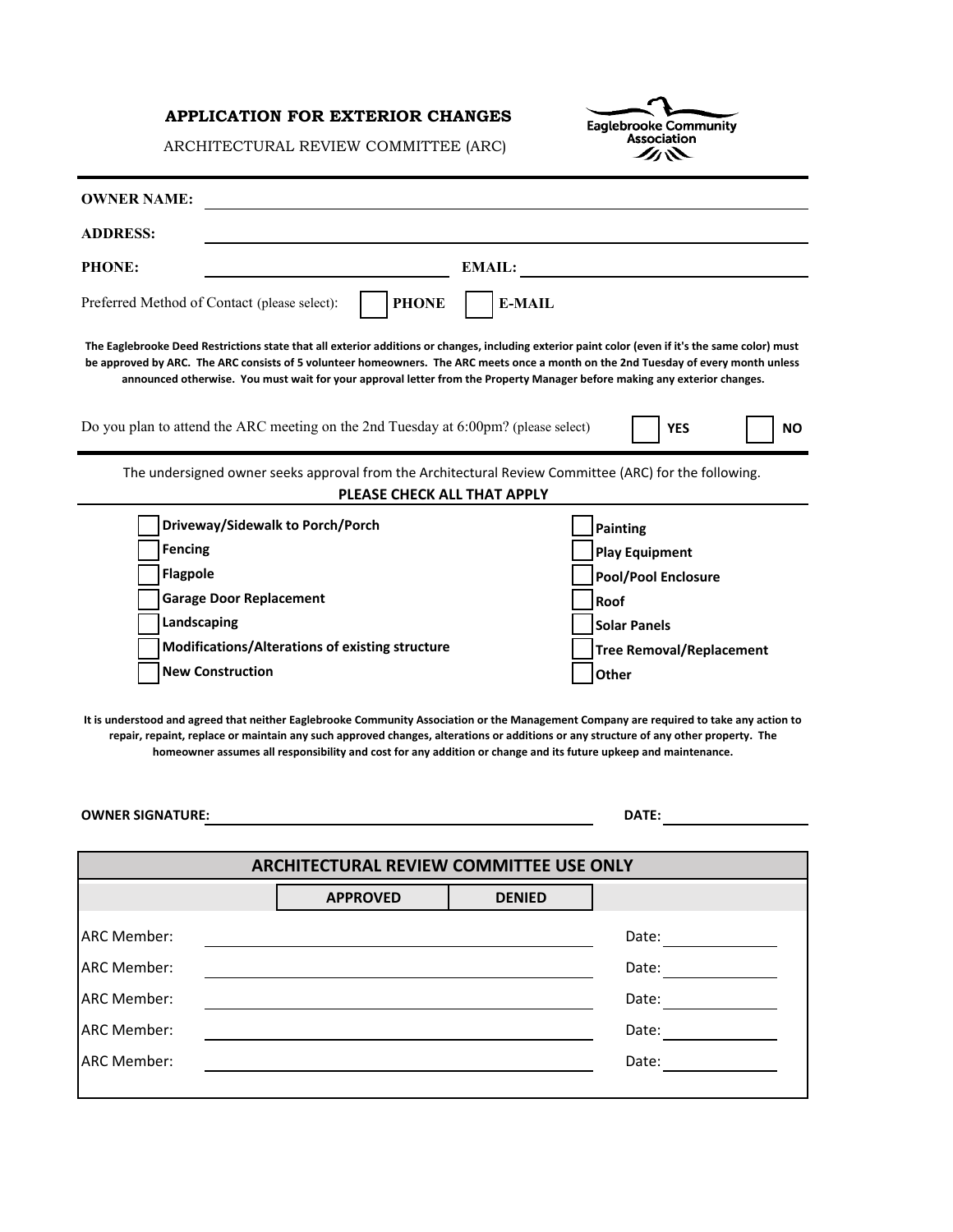# **APPLICATION FOR EXTERIOR CHANGES** PAGE 2 OF 3

٦

| <b>CIRCLE &amp; COMPLETE ALL APPLICATION REQUESTS LISTED BELOW FOR EXTERIOR CHANGES</b>                                                                                                                                                                                                                                                                                                           |
|---------------------------------------------------------------------------------------------------------------------------------------------------------------------------------------------------------------------------------------------------------------------------------------------------------------------------------------------------------------------------------------------------|
| DRIVEWAY / WALKWAY TO FRONT PORCH / FRONT PORCH:<br>** YOU MUST PROVIDE PICTURES AND SURVEY WITH APPLICATION **                                                                                                                                                                                                                                                                                   |
| Description of Project:                                                                                                                                                                                                                                                                                                                                                                           |
|                                                                                                                                                                                                                                                                                                                                                                                                   |
|                                                                                                                                                                                                                                                                                                                                                                                                   |
| Paver Color:<br><u> 1989 - John Stone, mars et al. (</u>                                                                                                                                                                                                                                                                                                                                          |
| <b>FENCING:</b> Survey & Pictures of Fence MUST be submitted with application. Color:                                                                                                                                                                                                                                                                                                             |
| Style: 2008                                                                                                                                                                                                                                                                                                                                                                                       |
| <b>FLAGPOLE:</b><br>$\begin{picture}(150,10) \put(0,0){\vector(1,0){100}} \put(15,0){\vector(1,0){100}} \put(15,0){\vector(1,0){100}} \put(15,0){\vector(1,0){100}} \put(15,0){\vector(1,0){100}} \put(15,0){\vector(1,0){100}} \put(15,0){\vector(1,0){100}} \put(15,0){\vector(1,0){100}} \put(15,0){\vector(1,0){100}} \put(15,0){\vector(1,0){100}} \put(15,0){\vector(1,0){100}}$<br>Height: |
| <b>GARAGE DOOR:</b><br>Style & Color: _________                                                                                                                                                                                                                                                                                                                                                   |
| LANDSCAPING:<br>Please include a detailed drawing including names and placement of plants.                                                                                                                                                                                                                                                                                                        |
| MODIFICATIONS/ALTERATIONS: Provide description as well as Picture or Rendering                                                                                                                                                                                                                                                                                                                    |
|                                                                                                                                                                                                                                                                                                                                                                                                   |
| NEW CONSTRUCTION: For New Construction homes, you must provide plot plans, blueprints, paver/driveway<br>style, paint color, landscaping and a \$250 check made payable to Eaglebrooke. If one of these items are not<br>provided the submission will be denied.                                                                                                                                  |
| PAINTING: You MUST provide photos and color swatches for your application to be reviewed.                                                                                                                                                                                                                                                                                                         |
| Paint Color Name & Number of: BASE/HOUSE:                                                                                                                                                                                                                                                                                                                                                         |
|                                                                                                                                                                                                                                                                                                                                                                                                   |
|                                                                                                                                                                                                                                                                                                                                                                                                   |
| DID YOU ASK YOUR NEIGHBORS IF THEY APPROVE YOUR COLORS?<br><b>NO</b><br>$ $   YES                                                                                                                                                                                                                                                                                                                 |
| PAINT MANUFACTURER:                                                                                                                                                                                                                                                                                                                                                                               |